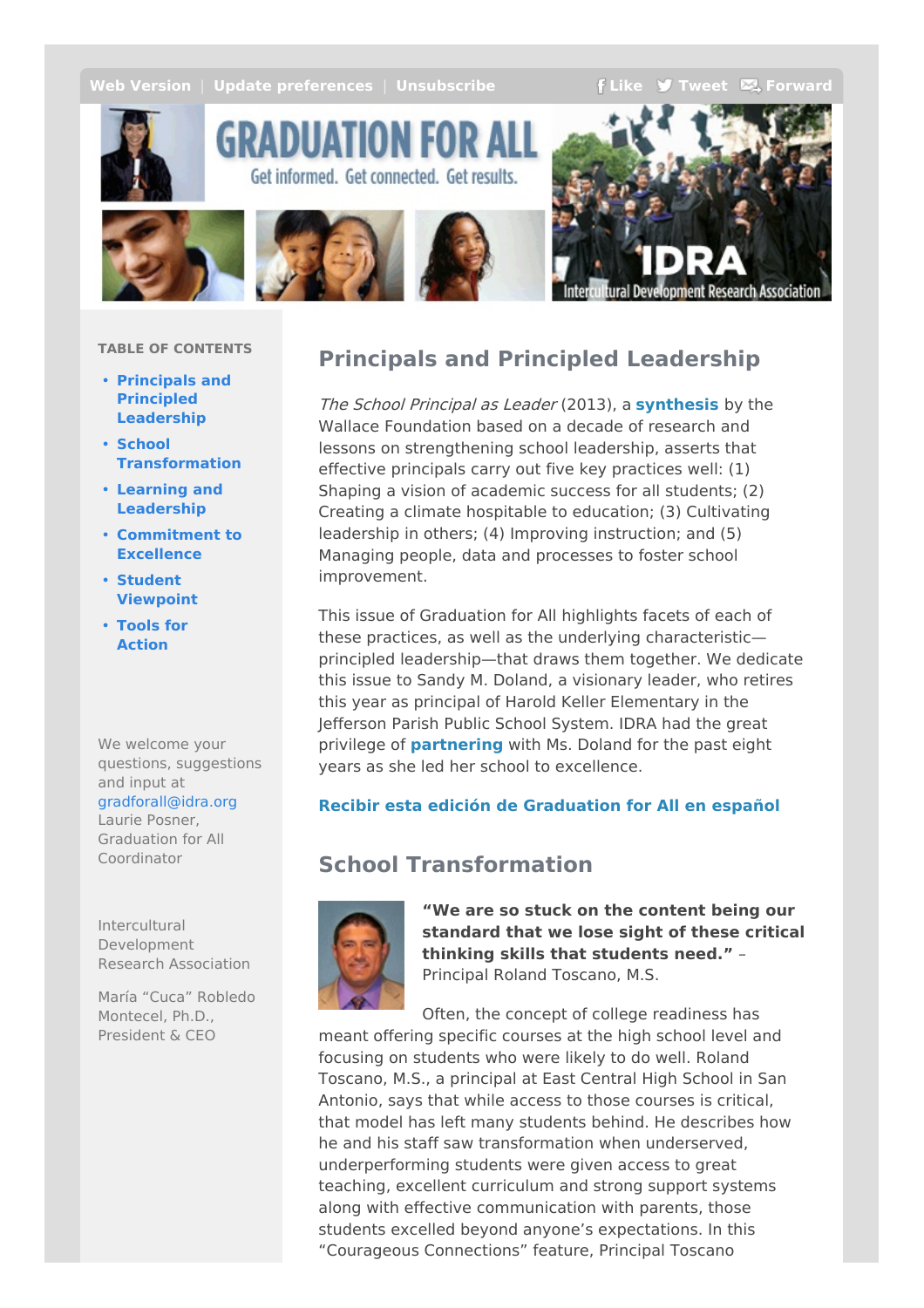describes how his high school is **developing a [college-going](http://idra.createsend1.com/t/r-l-bvhkdt-l-w/) culture** for all of its students rather than for a select few.

## **Learning and Leadership**

**"I am training teachers to be leaders, and they have stepped up to the plate every time."** – Principal Sandy M. Doland

Sandy M. Doland leads by example. Ms. Doland became principal of Harold Keller Elementary School in Metairie, Louisiana, in



1999, having grown up in Jefferson Parish, graduated from Jefferson Parish High School and taught in the parish. Each day since then she says she arrived at school thinking, "I can't believe I am the principal of Harold Keller-- It is one of the greatest honors ever bestowed upon me." Her school serves a highly diverse community of more than 400 children, grades preK-5. Keller has served students who, as first languages, speak Urdu, Vietnamese, Korean, Arabic, Spanish and English. And she has strived to create **a culture of learning and [leadership](http://idra.createsend1.com/t/r-l-bvhkdt-l-yd/)** that values every child, without exception. Principal Doland has partnered with IDRA to integrate technology across all content areas and to implement IDRA's Focusing on Language and Academic Instructional Renewal (FLAIR) professional development model to improve education for all children, including linguistically diverse students. Also, beginning with just five teachers, she established a school leadership team that engaged 70 teachers as school leaders, working with her over the years as a kind of "think tank" for Harold Keller to plan together, examine data, and problem solve. For three years running, and the midst of dramatic changes following Hurricane Katrina, the school ranked in the top three Jefferson Parish campuses. And since 2010, Keller third graders exceeded state averages on Louisiana's iLEAP in math, science and English language arts.

#### **Learn more about IDRA's FLAIR professional [development](http://idra.createsend1.com/t/r-l-bvhkdt-l-yh/) model**

### **Commitment to Excellence**



The Carroll High School Medical Magnet Program in Louisiana is becoming an exemplar of effective school [leadership.](http://idra.createsend1.com/t/r-l-bvhkdt-l-yk/) In **A Pocket of Excellence in a Sea of Diversity** by Dr. Bradley Scott, learn how school leaders Dr. Kathleen J. Harris, superintendent; Ms.

Patricia Johnson, director of the 21st Century Learning Center; Mrs. Shandra N. Smith, program coordinator for the Medical Magnet; and Carroll High School Principal, Mr. Patrick R. Taylor have launched a forward-thinking medical magnet program that is dramatically expanding college and career opportunities for its students. The IDRA South Central Collaborative for Equity has worked with Carroll High School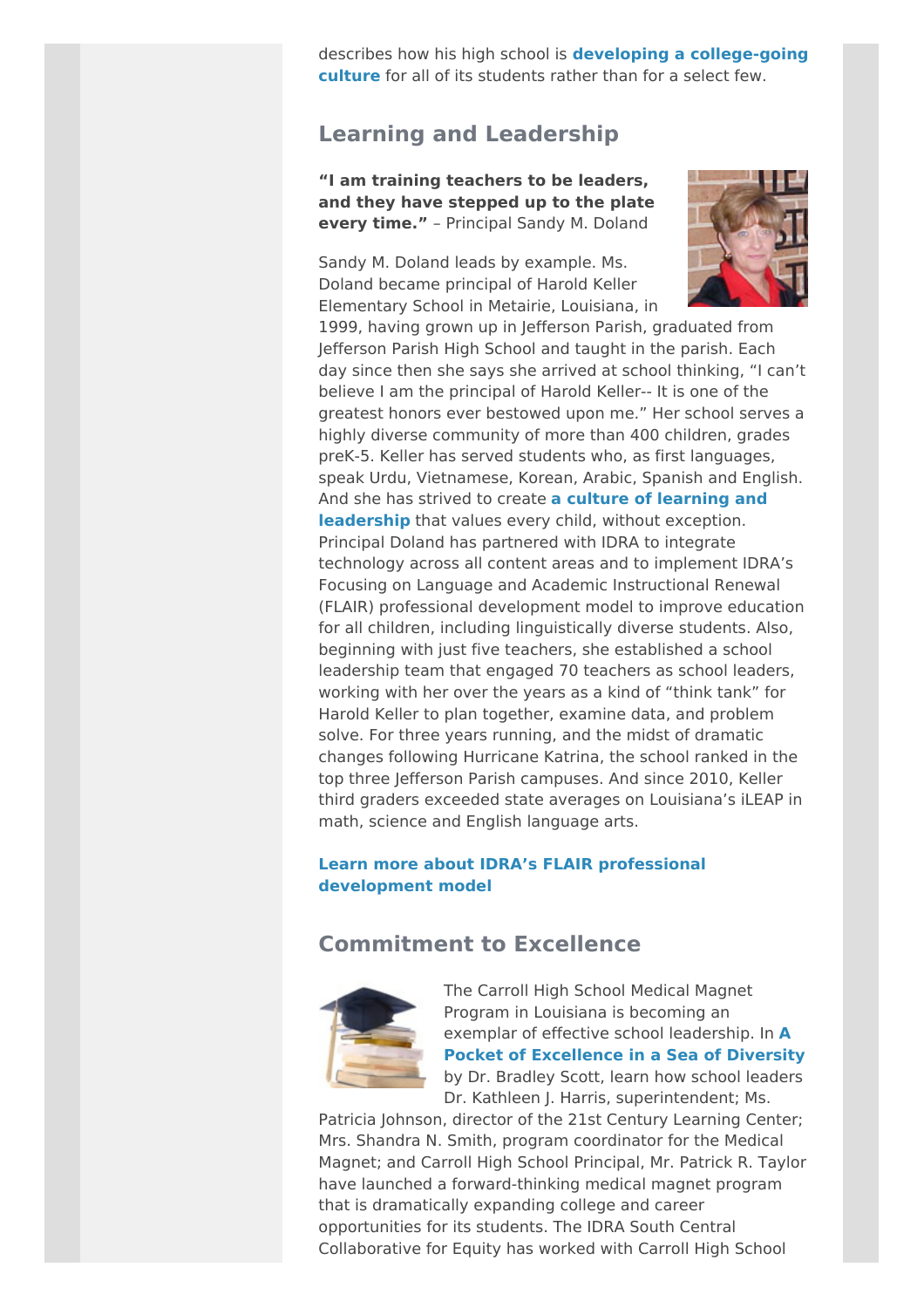Medical Magnet staff to bring into focus and to shape this program. Principal Taylor emphasizes the commitment of Carroll High teachers: "[Our] teachers have committed their time, energy, and lives to helping students learn and be prepared for an ever-changing world. They are in this profession because they want to have a positive impact on young people, not only in their learning but also in their lives."

## **Student Viewpoint**



**"**'**I'm so proud of you. Do your very best because this is your chance to show them who you are.**' **That day, my hopes and self-esteem went up by a lot. I was no longer the girl that was looked at by teachers as always failing. I was going to be somebody in life, and it started now."** - María Del

Rosario Zuñiga, 8th grade, Dr. Javier Saenz Middle School, La Joya, Texas, recounting what her mother said when she told her about her selection as a tutor for the Coca-Cola Valued Youth Program (excerpt from her [award-winning](http://idra.createsend1.com/t/r-l-bvhkdt-l-yu/) essay. - **Full Essay**.)

## **Tools for Action**

**Action for School Change.** With schools losing one-third of their students on average, dropout prevention programs, even the most effective ones, cannot solve the persistent large scale problem we face. Schools as systems themselves must change to



increase their ability to engage and educate students through to graduation. IDRA's Quality Schools Action Framework shows how communities and schools can work together to identify weak areas and strengthen public schools' capacities to improve the holding power of schools. In the first of a set of podcast episodes on this topic, IDRA president and CEO, María "Cuca" Robledo Montecel, Ph.D., **describes the four elements in the Quality Schools Action [Framework](http://idra.createsend1.com/t/r-l-bvhkdt-l-jl/) that must be in place** for schools to be successful.

**The Family Friendly Principal.** In this IDRA Classnotes podcast, Rogelio López del Bosque, Ed.D., discusses how he **created a family [friendly](http://idra.createsend1.com/t/r-l-bvhkdt-l-jr/) school** during his recent five-year term as a high school principal in order to bring families into the conversation of creating a school that achieved success for all students.

**Building Levels of Leadership to Support English Learner Success.** From the central office to the classroom, school leaders at all levels need to be well-equipped to respond to rapidly changing demographic shifts. And where the population change includes English language learners with varied first languages, leaders need a special skill set. In this